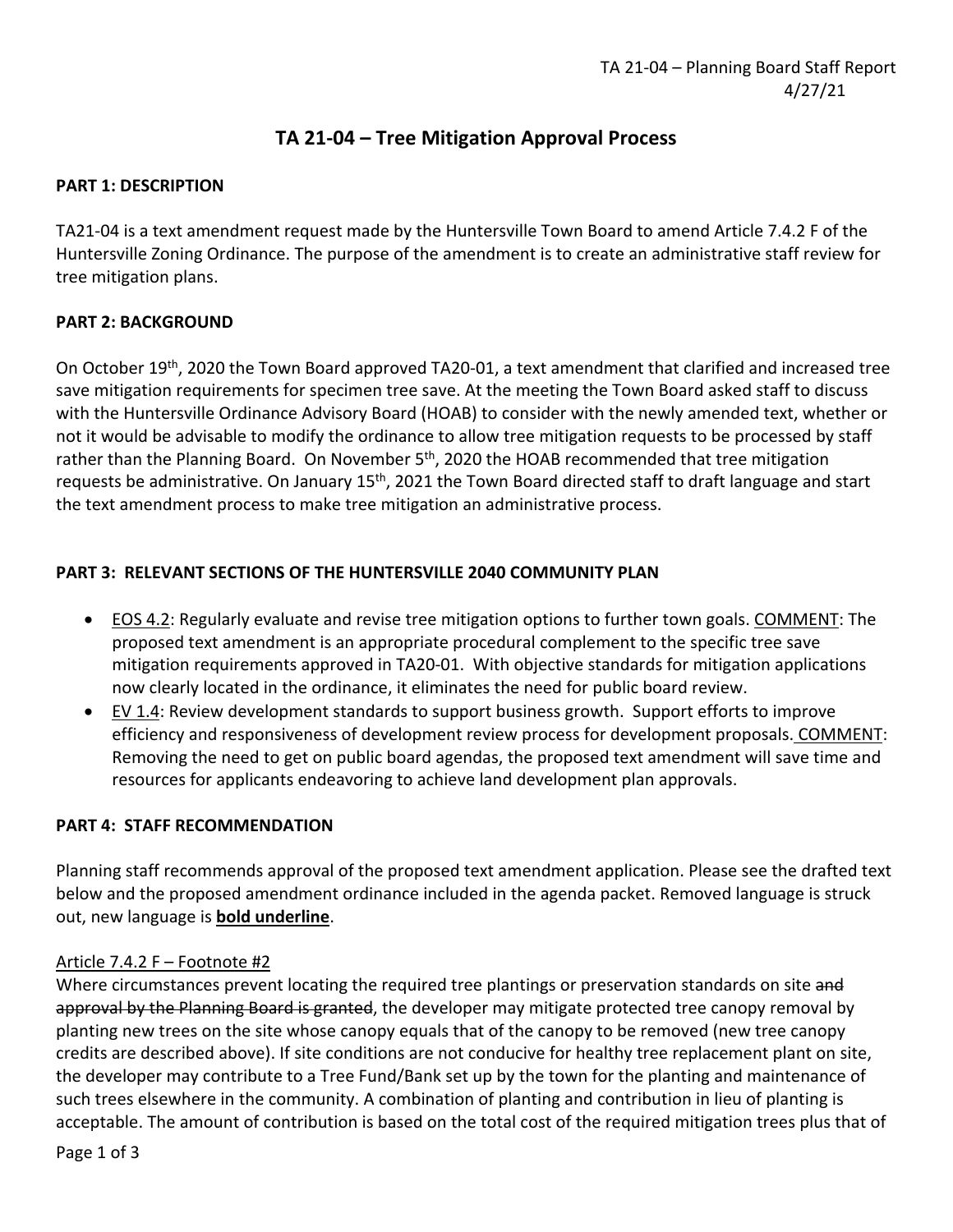## their installation. **Planning staff will be responsible for reviewing and approving all tree mitigation plans consistent with the mitigation standards of this section.**

### **PART 5: HUNTERSVILLE ORDINANCE ADVISORY BOARD**

The Huntersville Ordinances Advisory Board (HOAB) discussed the application at their April 1, 2021 meeting. After consideration and discussion, the HOAB unanimously recommended approval of the drafted language.

#### **PART 6: PUBLIC HEARING**

The Public Hearing was held on April 5<sup>th</sup>, 2021. No one from the public spoke for or against the application. After discussion on the application between the Town Board and staff, the public hearing was closed.

#### **PART 7: PLANNING BOARD RECOMMENDATION**

The Planning Board is scheduled to consider this text amendment on April 27<sup>th</sup>, 2021.

### **PART 8: ATTACHMENTS AND ENCLOSURES**

- Draft Language Ordinance
- Text Amendment Application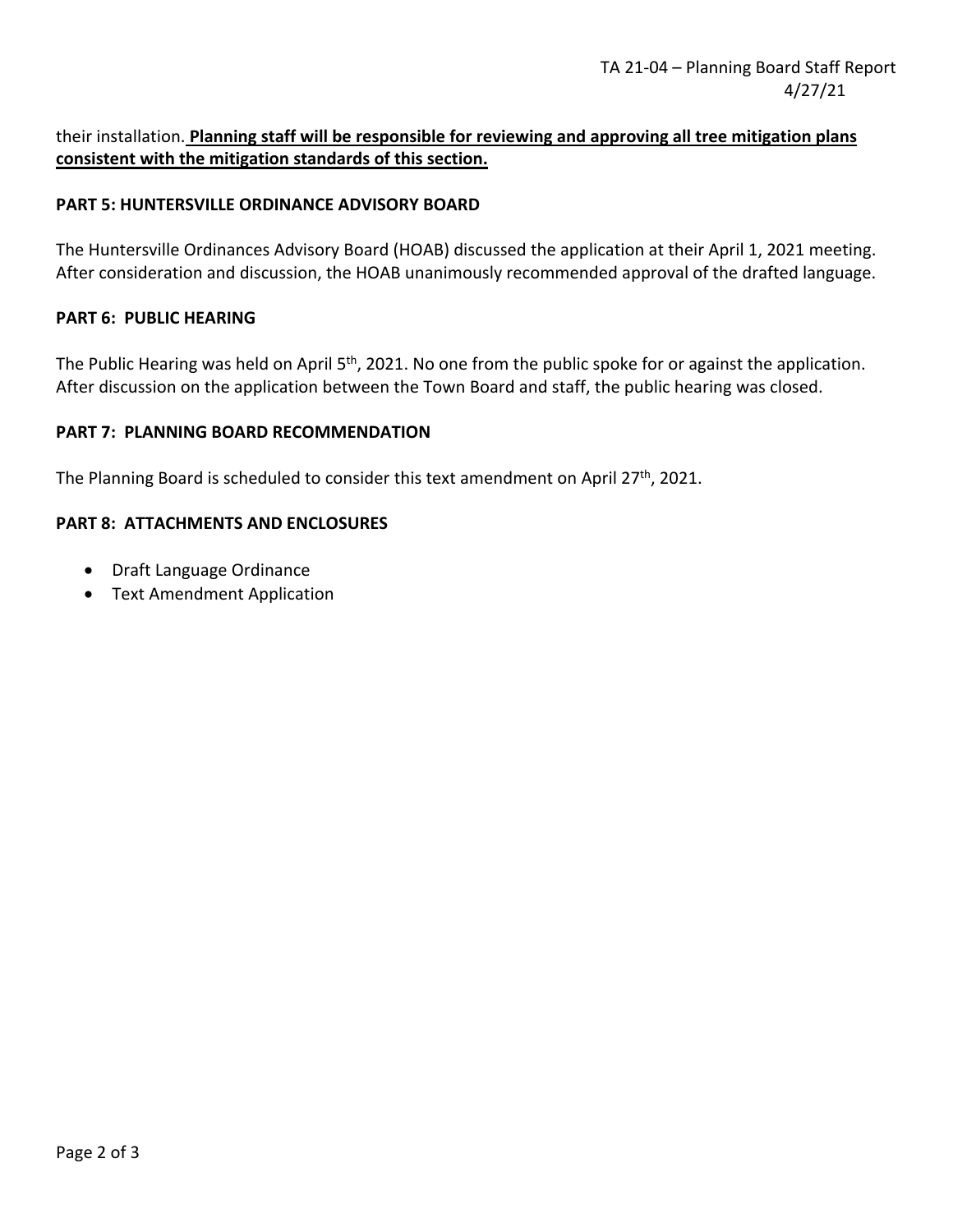# **PART 9: STATEMENT OF CONSISTENCY – TA21-01**

| <b>Planning Department</b>                                                                                                                                                                                                                                                                                                                                                                                                                                                                                                                                                                                                                                  | <b>Planning Board</b>                                                                                                                                                                                                                                                                                                                                                                                                                           | <b>Board of Commissioners</b>                                                                                                                                                                                                                                                                                                                                                                                                                                  |
|-------------------------------------------------------------------------------------------------------------------------------------------------------------------------------------------------------------------------------------------------------------------------------------------------------------------------------------------------------------------------------------------------------------------------------------------------------------------------------------------------------------------------------------------------------------------------------------------------------------------------------------------------------------|-------------------------------------------------------------------------------------------------------------------------------------------------------------------------------------------------------------------------------------------------------------------------------------------------------------------------------------------------------------------------------------------------------------------------------------------------|----------------------------------------------------------------------------------------------------------------------------------------------------------------------------------------------------------------------------------------------------------------------------------------------------------------------------------------------------------------------------------------------------------------------------------------------------------------|
| APPROVAL: In considering the<br>proposed amendment TA21-01, to<br>amend Article 7.4.2 F to make tree<br>save mitigation an administrative<br>the<br>Planning<br><b>Staff</b><br>process,<br>recommends approval of the<br>application<br>based<br>the<br>on<br>amendment being consistent with<br>policies EOS 4.2 and EV 1.4 of the<br>Huntersville<br>2040<br>Community<br>Plan.<br>It is reasonable and in the public<br>interest to amend the Zoning<br>Ordinance because it allows staff<br>efficiently and<br>effectively<br>to<br>review and enforce tree save<br>standards without delaying the<br>review process for businesses and<br>developers. | APPROVAL: In considering the<br>proposed amendment TA21-01, to<br>amend Article 7.4.2 F to make tree<br>save mitigation an administrative<br>Planning<br>the<br><b>Board</b><br>process,<br>recommends approval based on<br>the amendment being consistent<br>with<br>(insert<br>applicable<br>plan<br>reference)<br>It is reasonable and in the public<br>interest to amend the Zoning<br>Ordinance because (Explain)                          | APPROVAL: In considering the<br>proposed amendment TA21-01, to<br>amend Article 7.4.2 F to make tree<br>save mitigation an administrative<br>the<br>Town<br><b>Board</b><br>process,<br>recommends approval based on<br>the amendment being consistent<br>with<br>(insert<br>applicable<br>plan<br>reference)<br>It is reasonable and in the public<br>interest to amend the Zoning<br>Ordinance because (Explain)                                             |
|                                                                                                                                                                                                                                                                                                                                                                                                                                                                                                                                                                                                                                                             | <b>DENIAL:</b><br>In<br>considering<br>the<br>proposed amendment TA21-01, to<br>amend Article 7.4.2 F to make tree<br>save mitigation an administrative<br>process, the Planning<br><b>Board</b><br>recommends denial based on the<br>amendment being (consistent OR<br>inconsistent)<br>with<br>(insert<br>applicable plan reference).<br>It is not reasonable and in the<br>public interest to amend the Zoning<br>Ordinance because(Explain) | <b>DENIAL:</b><br>considering<br>In<br>the<br>proposed amendment TA21-01, to<br>amend Article 7.4.2 F to make tree<br>save mitigation an administrative<br>the<br>Town<br><b>Board</b><br>process,<br>recommends denial based on the<br>amendment being (consistent OR<br>inconsistent)<br>with<br><u>(insert</u><br>applicable plan reference).<br>It is not reasonable and in the<br>public interest to amend the<br>Ordinance<br>Zoning<br>because(Explain) |